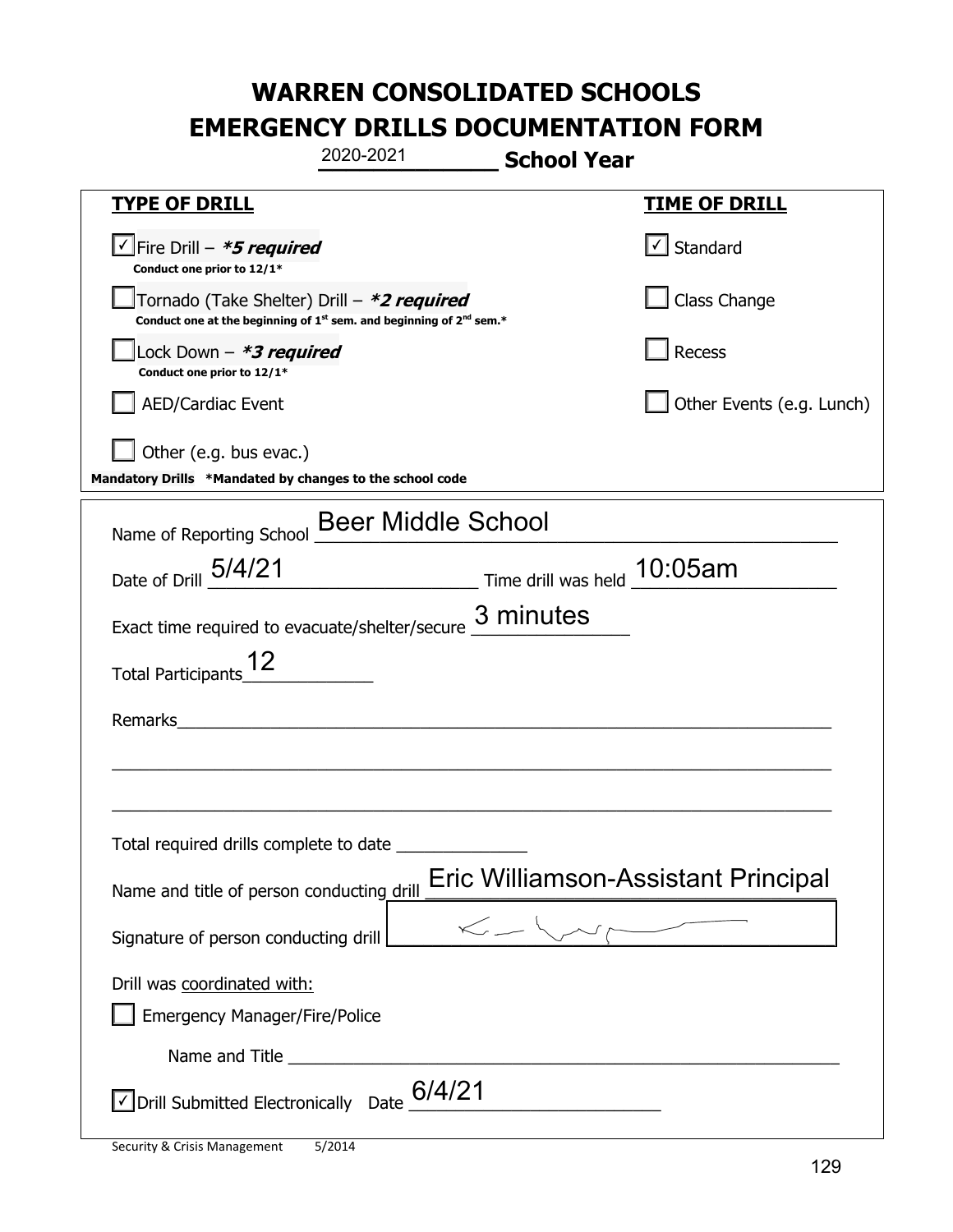|                                                                                    | 2020-2021                                                                     | <b>School Year</b>                                 |                                                                    |
|------------------------------------------------------------------------------------|-------------------------------------------------------------------------------|----------------------------------------------------|--------------------------------------------------------------------|
| <u>TYPE OF DRILL</u>                                                               |                                                                               |                                                    | <u>TIME OF DRILL</u>                                               |
| Fire Drill - *5 required<br>Conduct one prior to 12/1*                             |                                                                               |                                                    | √ Standard                                                         |
| Tornado (Take Shelter) Drill - *2 required                                         | Conduct one at the beginning of $1^{st}$ sem. and beginning of $2^{nd}$ sem.* |                                                    | Class Change                                                       |
| Lock Down - *3 required<br>Conduct one prior to 12/1*                              |                                                                               |                                                    | Recess                                                             |
| AED/Cardiac Event                                                                  |                                                                               |                                                    | Other Events (e.g. Lunch)                                          |
| Other (e.g. bus evac.)<br>Mandatory Drills *Mandated by changes to the school code |                                                                               |                                                    |                                                                    |
| Name of Reporting School                                                           | <b>Beer Middle School</b>                                                     |                                                    |                                                                    |
| Date of Drill 4/26/21                                                              |                                                                               | $\frac{1}{2}$ Time drill was held $\frac{8:35}{2}$ |                                                                    |
| Exact time required to evacuate/shelter/secure                                     |                                                                               | 6 <sub>min</sub>                                   |                                                                    |
| Total Participants @ 300                                                           |                                                                               |                                                    |                                                                    |
| Remarks                                                                            |                                                                               |                                                    | We moved the ALICE cone to 3 different locations during the drill. |
|                                                                                    |                                                                               |                                                    |                                                                    |
|                                                                                    |                                                                               |                                                    |                                                                    |
| Total required drills complete to date                                             |                                                                               |                                                    |                                                                    |
| Name and title of person conducting drill                                          |                                                                               | Eric Williamson- AP                                |                                                                    |
| Signature of person conducting drill                                               |                                                                               |                                                    |                                                                    |
| Drill was coordinated with:                                                        |                                                                               |                                                    |                                                                    |
| <b>Emergency Manager/Fire/Police</b>                                               |                                                                               |                                                    |                                                                    |
|                                                                                    |                                                                               |                                                    |                                                                    |
| $\vee$ Drill Submitted Electronically Date $\_$ 4/26/21                            |                                                                               |                                                    |                                                                    |

t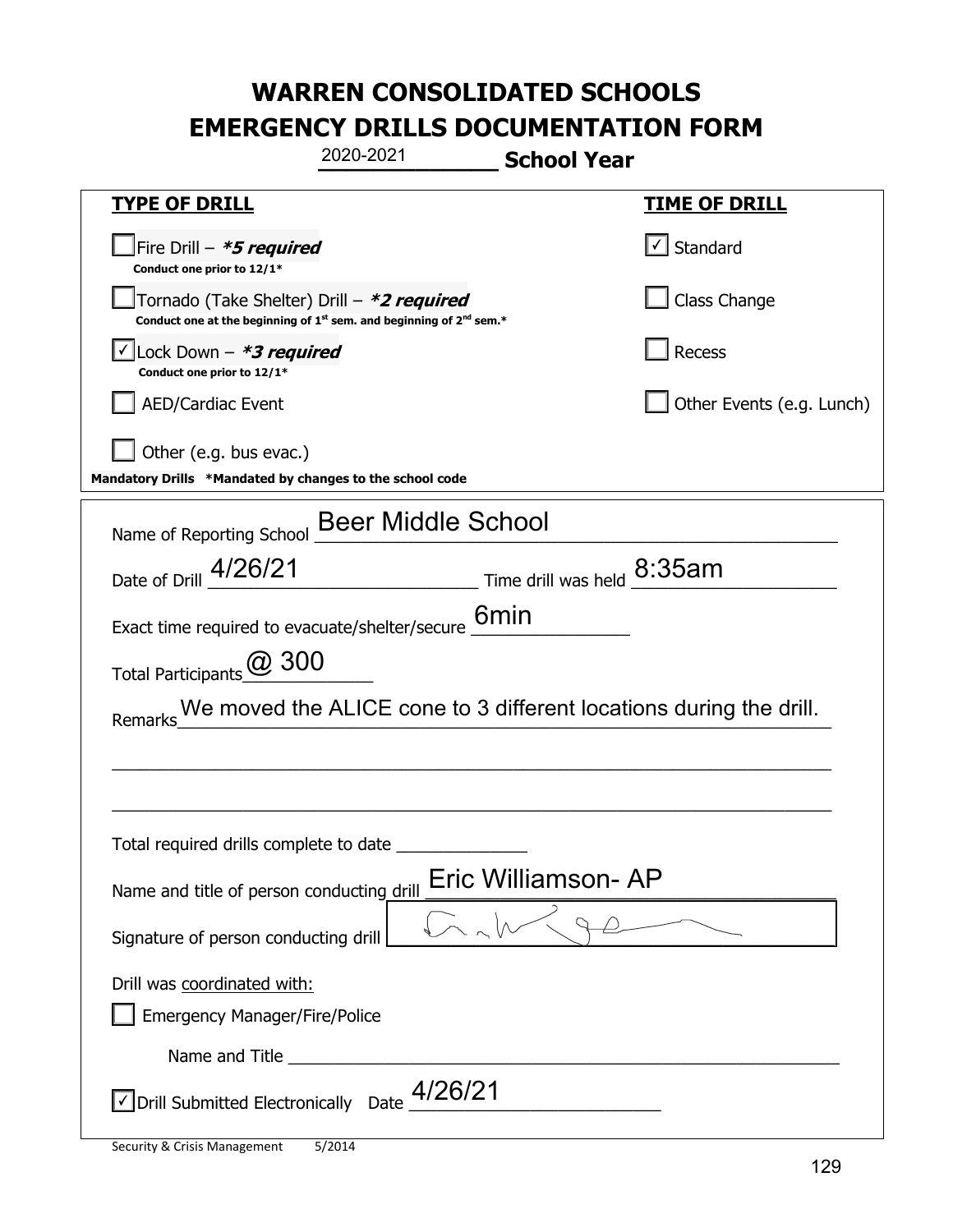|                                                                                    | 2020-2021                                                                                   | <b>School Year</b>  |                                   |
|------------------------------------------------------------------------------------|---------------------------------------------------------------------------------------------|---------------------|-----------------------------------|
| <b>TYPE OF DRILL</b>                                                               |                                                                                             |                     | <b>TIME OF DRILL</b>              |
| Fire Drill - <b>*5 required</b><br>Conduct one prior to 12/1*                      |                                                                                             |                     | $\lfloor \angle \rfloor$ Standard |
| Tornado (Take Shelter) Drill – *2 required                                         | Conduct one at the beginning of 1 <sup>st</sup> sem. and beginning of 2 <sup>nd</sup> sem.* |                     | Class Change                      |
| Lock Down - *3 required<br>Conduct one prior to 12/1*                              |                                                                                             |                     | Recess                            |
| <b>AED/Cardiac Event</b>                                                           |                                                                                             |                     | Other Events (e.g. Lunch)         |
| Other (e.g. bus evac.)<br>Mandatory Drills *Mandated by changes to the school code |                                                                                             |                     |                                   |
| Name of Reporting School                                                           | <b>Beer Middle School</b>                                                                   |                     |                                   |
| Date of Drill _4-16-21                                                             | Time drill was held 10:00am                                                                 |                     |                                   |
| Exact time required to evacuate/shelter/secure $\frac{3 \text{ min}}{2}$           |                                                                                             |                     |                                   |
| Total Participants_                                                                |                                                                                             |                     |                                   |
| Remarks                                                                            | <u> 1980 - John Stein, mars and de Brandenberg (b. 1980)</u>                                |                     |                                   |
|                                                                                    |                                                                                             |                     |                                   |
| Total required drills complete to date                                             |                                                                                             |                     |                                   |
| Name and title of person conducting drill                                          |                                                                                             | Eric Williamson- AP |                                   |
| Signature of person conducting drill                                               |                                                                                             |                     |                                   |
| Drill was coordinated with:<br><b>Emergency Manager/Fire/Police</b>                |                                                                                             |                     |                                   |
|                                                                                    |                                                                                             |                     |                                   |
| $\sqrt{}$ Drill Submitted Electronically Date $\frac{4\text{-}19\text{-}21}{}$     |                                                                                             |                     |                                   |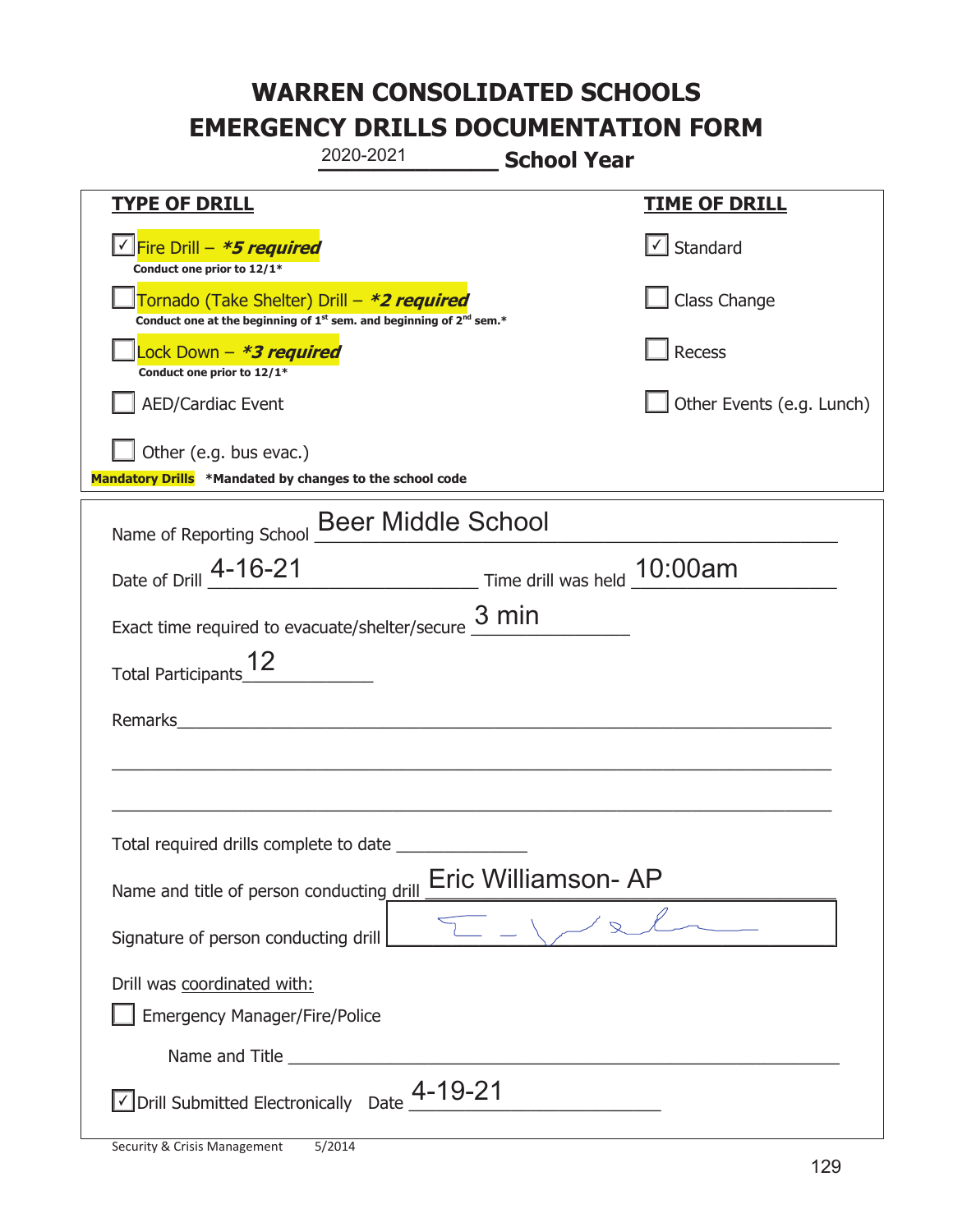|                                                                                    | 2020-2021                                                                                   | <b>School Year</b>                            |                           |
|------------------------------------------------------------------------------------|---------------------------------------------------------------------------------------------|-----------------------------------------------|---------------------------|
| <b>TYPE OF DRILL</b>                                                               |                                                                                             |                                               | <b>TIME OF DRILL</b>      |
| Fire Drill - *5 required<br>Conduct one prior to 12/1*                             |                                                                                             |                                               | $\checkmark$ Standard     |
| Tornado (Take Shelter) Drill – *2 required                                         | Conduct one at the beginning of 1 <sup>st</sup> sem. and beginning of 2 <sup>nd</sup> sem.* |                                               | Class Change              |
| Lock Down $-$ <b>*3 required</b><br>Conduct one prior to 12/1*                     |                                                                                             |                                               | Recess                    |
| <b>AED/Cardiac Event</b>                                                           |                                                                                             |                                               | Other Events (e.g. Lunch) |
| Other (e.g. bus evac.)<br>Mandatory Drills *Mandated by changes to the school code |                                                                                             |                                               |                           |
| Name of Reporting School                                                           | <b>Beer Middle School</b>                                                                   |                                               |                           |
| Date of Drill 3/29/21                                                              |                                                                                             | $\_$ Time drill was held $\_1pm$              |                           |
| Exact time required to evacuate/shelter/secure $\underline{4}\,\text{min}$         |                                                                                             |                                               |                           |
| Total Participants @ 300                                                           |                                                                                             |                                               |                           |
|                                                                                    |                                                                                             | Only 3 staff members that went the wrong way. |                           |
|                                                                                    |                                                                                             |                                               |                           |
|                                                                                    |                                                                                             |                                               |                           |
| Total required drills complete to date $\underline{\mathsf{h}/\mathsf{a}}$         |                                                                                             |                                               |                           |
| Name and title of person conducting drill                                          |                                                                                             | Eric Williamson- Assistant Principal          |                           |
| Signature of person conducting drill                                               |                                                                                             |                                               |                           |
| Drill was coordinated with:<br><b>Emergency Manager/Fire/Police</b>                |                                                                                             |                                               |                           |
|                                                                                    |                                                                                             |                                               |                           |
| $\sqrt{}$ Drill Submitted Electronically Date $_{-}3/29/21$                        |                                                                                             |                                               |                           |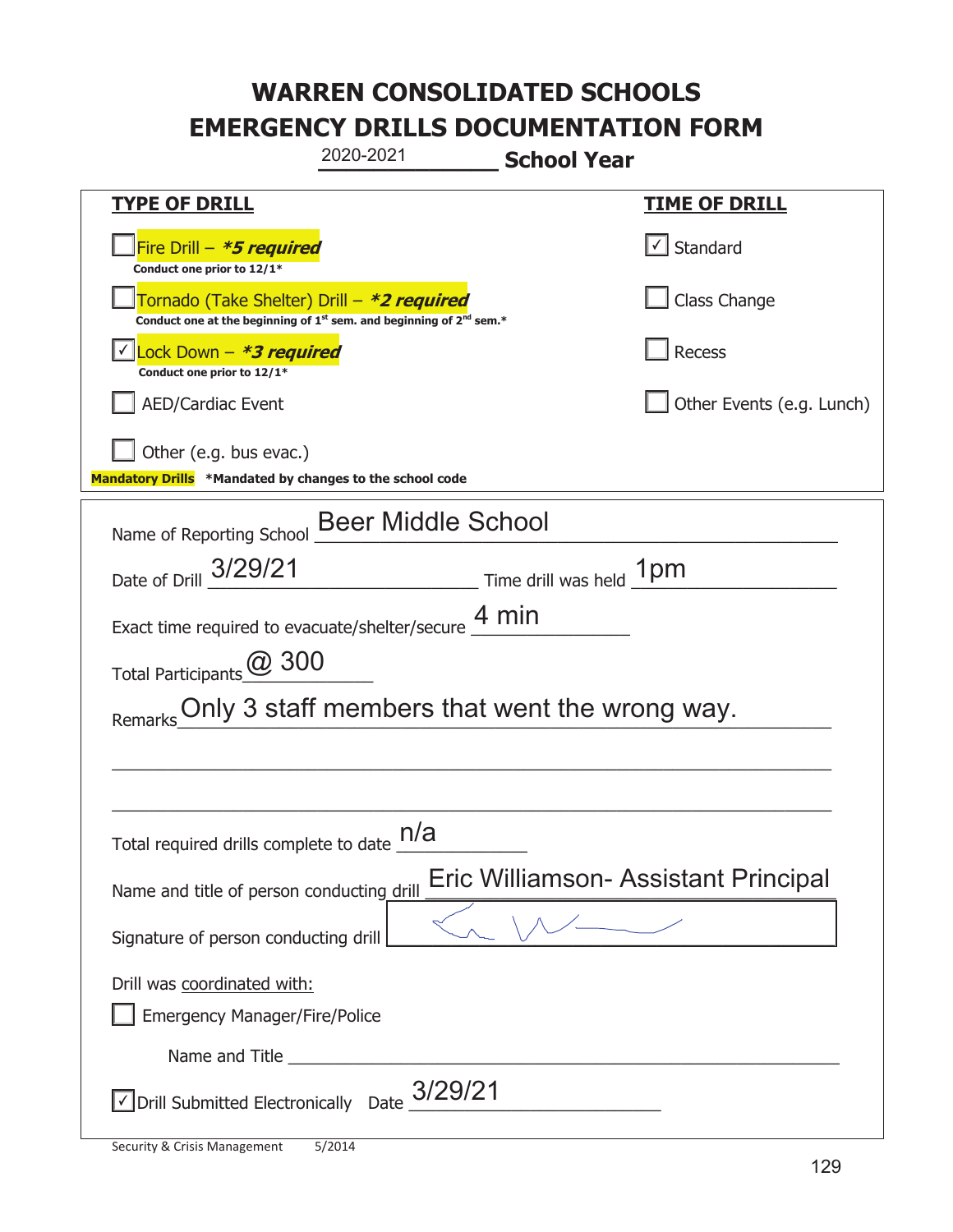|                                                                                    | 2020-2021                                                                                   | <b>School Year</b> |                                      |
|------------------------------------------------------------------------------------|---------------------------------------------------------------------------------------------|--------------------|--------------------------------------|
| <u>TYPE OF DRILL</u>                                                               |                                                                                             |                    | <b>TIME OF DRILL</b>                 |
| Fire Drill - *5 required<br>Conduct one prior to 12/1*                             |                                                                                             |                    | Standard                             |
| Tornado (Take Shelter) Drill – *2 required                                         | Conduct one at the beginning of 1 <sup>st</sup> sem. and beginning of 2 <sup>nd</sup> sem.* |                    | Class Change                         |
| Lock Down - *3 required<br>Conduct one prior to 12/1*                              |                                                                                             |                    | Recess                               |
| <b>AED/Cardiac Event</b>                                                           |                                                                                             |                    | Other Events (e.g. Lunch)            |
| Other (e.g. bus evac.)<br>Mandatory Drills *Mandated by changes to the school code |                                                                                             |                    |                                      |
| Name of Reporting School                                                           | <b>Beer Middle School</b>                                                                   |                    |                                      |
| Date of Drill 3/24/21                                                              | Time drill was held 1pm                                                                     |                    |                                      |
| Exact time required to evacuate/shelter/secure 4 minutes                           |                                                                                             |                    |                                      |
| <b>Total Participants</b>                                                          |                                                                                             |                    |                                      |
| Remarks                                                                            |                                                                                             |                    |                                      |
|                                                                                    |                                                                                             |                    |                                      |
| Total required drills complete to date                                             |                                                                                             |                    |                                      |
| Name and title of person conducting drill                                          |                                                                                             |                    | Eric Williamson- Assistant Principal |
| Signature of person conducting drill                                               |                                                                                             |                    |                                      |
| Drill was coordinated with:<br><b>Emergency Manager/Fire/Police</b>                |                                                                                             |                    |                                      |
|                                                                                    |                                                                                             |                    |                                      |
| $\vee$ Drill Submitted Electronically Date $3/25/21$                               |                                                                                             |                    |                                      |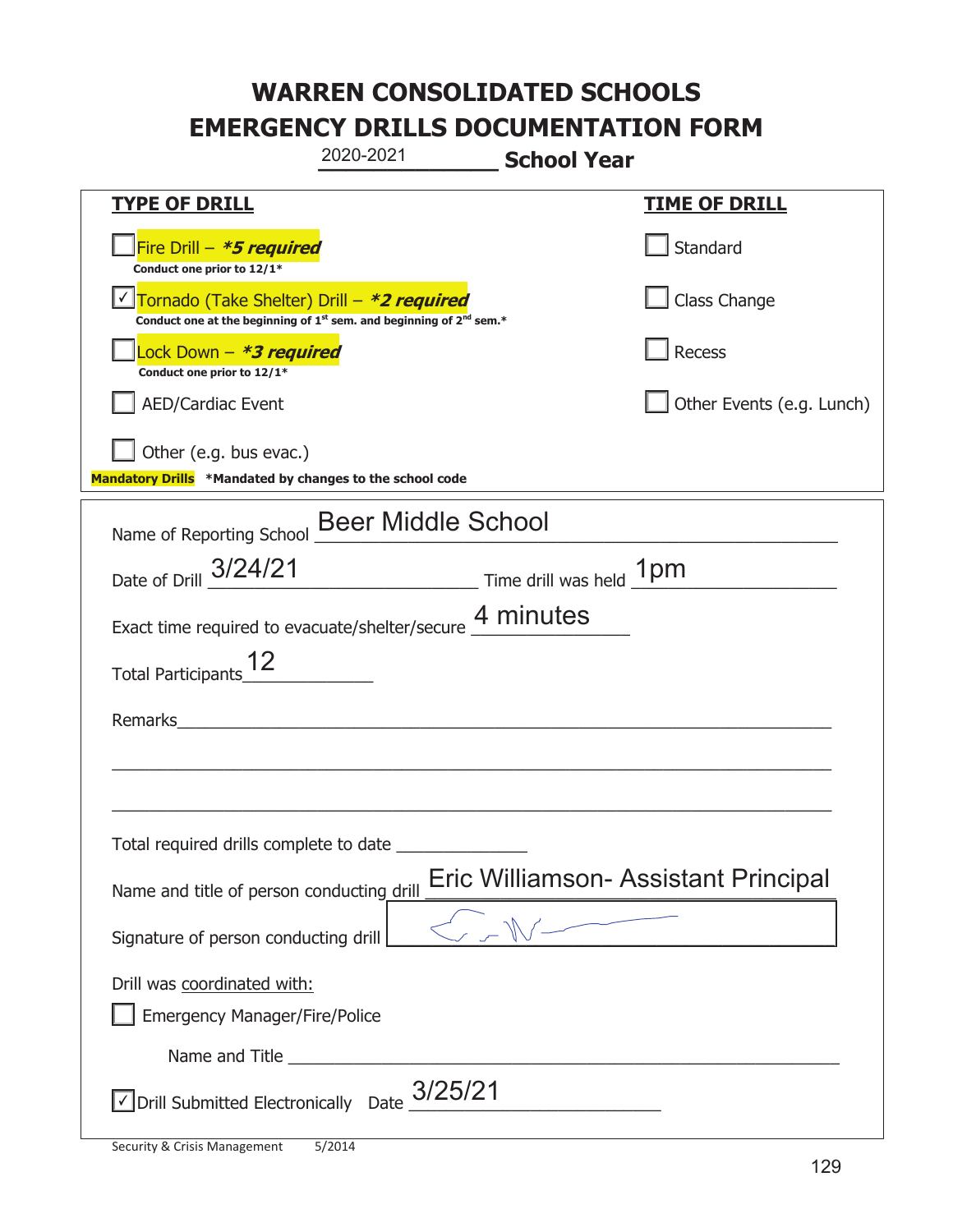|                                                                                    | 2020-2021                                                                                                                                 | <b>School Year</b> |                                      |
|------------------------------------------------------------------------------------|-------------------------------------------------------------------------------------------------------------------------------------------|--------------------|--------------------------------------|
| <b>TYPE OF DRILL</b>                                                               |                                                                                                                                           |                    | <u>TIME OF DRILL</u>                 |
| Fire Drill - *5 required<br>Conduct one prior to 12/1*                             |                                                                                                                                           |                    | √ Standard                           |
|                                                                                    | Tornado (Take Shelter) Drill – *2 required<br>Conduct one at the beginning of 1 <sup>st</sup> sem. and beginning of 2 <sup>nd</sup> sem.* |                    | Class Change                         |
| Lock Down - *3 required<br>Conduct one prior to 12/1*                              |                                                                                                                                           |                    | Recess                               |
| <b>AED/Cardiac Event</b>                                                           |                                                                                                                                           |                    | Other Events (e.g. Lunch)            |
| Other (e.g. bus evac.)<br>Mandatory Drills *Mandated by changes to the school code |                                                                                                                                           |                    |                                      |
| Name of Reporting School                                                           | <b>Beer Middle School</b>                                                                                                                 |                    |                                      |
|                                                                                    | Date of Drill $01/12/2021$ Time drill was held $1:15$ pm                                                                                  |                    |                                      |
|                                                                                    | Exact time required to evacuate/shelter/secure $\underline{4}\,\text{min}$                                                                |                    |                                      |
| Total Participants_5                                                               |                                                                                                                                           |                    |                                      |
|                                                                                    | No students or teachers in the building.                                                                                                  |                    |                                      |
|                                                                                    |                                                                                                                                           |                    |                                      |
|                                                                                    |                                                                                                                                           |                    |                                      |
| Total required drills complete to date                                             |                                                                                                                                           |                    |                                      |
| Name and title of person conducting drill                                          |                                                                                                                                           |                    | Eric Williamson, Assistant Principal |
| Signature of person conducting drill                                               |                                                                                                                                           |                    |                                      |
| Drill was coordinated with:<br><b>Emergency Manager/Fire/Police</b>                |                                                                                                                                           |                    |                                      |
|                                                                                    |                                                                                                                                           |                    |                                      |
| √ Drill Submitted Electronically Date                                              | 01/12/2021                                                                                                                                |                    |                                      |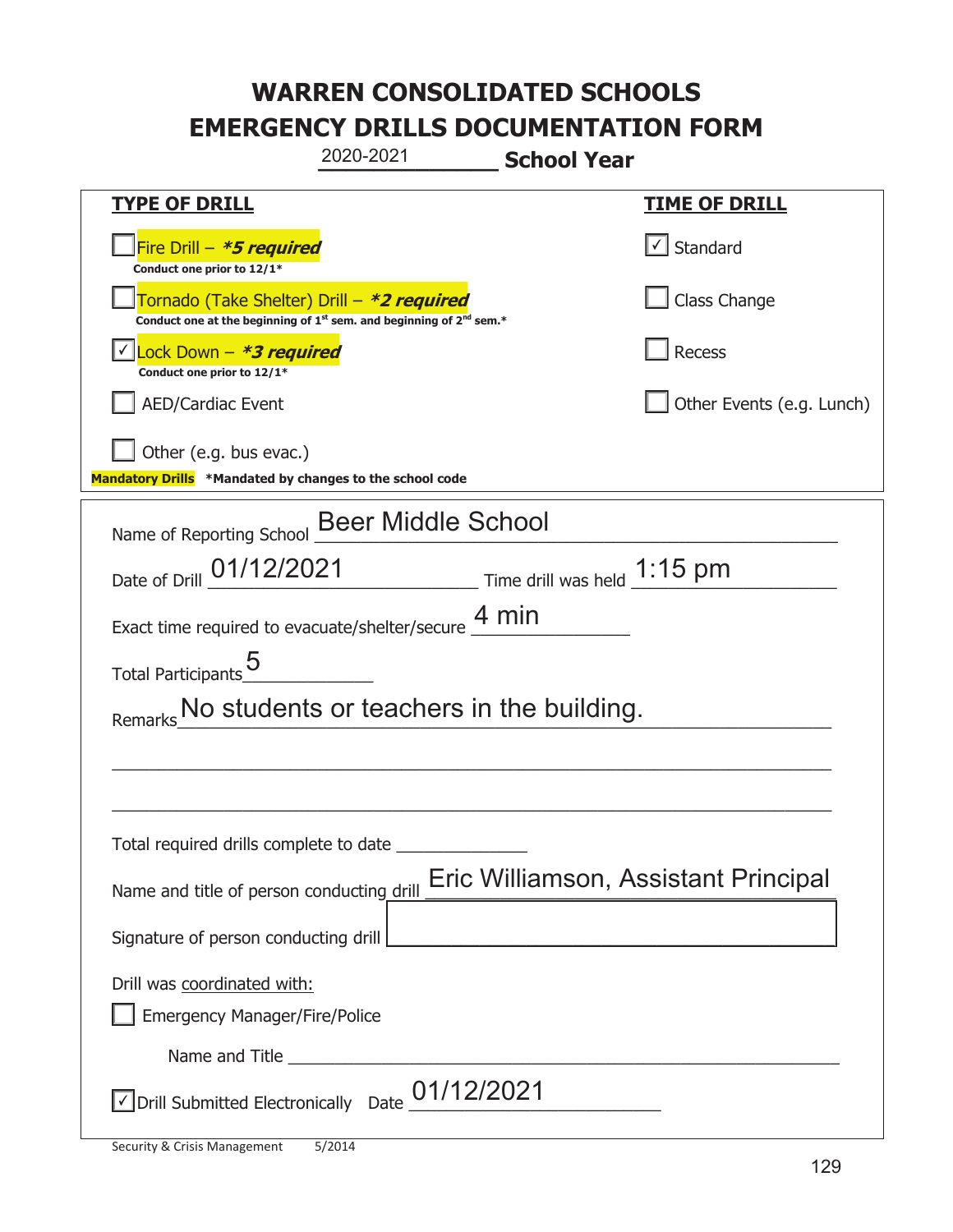|                                                                                    | 2020-2021                                                                                   | <b>School Year</b>         |                           |
|------------------------------------------------------------------------------------|---------------------------------------------------------------------------------------------|----------------------------|---------------------------|
| <b>TYPE OF DRILL</b>                                                               |                                                                                             |                            | <b>TIME OF DRILL</b>      |
| Fire Drill $-$ <i>*5 required</i><br>Conduct one prior to 12/1*                    |                                                                                             |                            | Standard                  |
| Tornado (Take Shelter) Drill – *2 required                                         | Conduct one at the beginning of 1 <sup>st</sup> sem. and beginning of 2 <sup>nd</sup> sem.* |                            | Class Change              |
| Lock Down - *3 required<br>Conduct one prior to 12/1*                              |                                                                                             |                            | Recess                    |
| <b>AED/Cardiac Event</b>                                                           |                                                                                             |                            | Other Events (e.g. Lunch) |
| Other (e.g. bus evac.)<br>Mandatory Drills *Mandated by changes to the school code |                                                                                             |                            |                           |
| Name of Reporting School                                                           | <b>Beer Middle School</b>                                                                   |                            |                           |
| Date of Drill 1/6/2021                                                             |                                                                                             | Time drill was held 9:00am |                           |
| Exact time required to evacuate/shelter/secure 2 minutes                           |                                                                                             |                            |                           |
| Total Participants                                                                 |                                                                                             |                            |                           |
| Remarks                                                                            |                                                                                             |                            |                           |
|                                                                                    |                                                                                             |                            |                           |
| Total required drills complete to date                                             |                                                                                             |                            |                           |
| Name and title of person conducting drill                                          |                                                                                             | Eric Williamson-AP         |                           |
| Signature of person conducting drill                                               |                                                                                             |                            |                           |
| Drill was coordinated with:                                                        |                                                                                             |                            |                           |
| <b>Emergency Manager/Fire/Police</b>                                               |                                                                                             |                            |                           |
|                                                                                    | 1/6/2021                                                                                    |                            |                           |
| √ Drill Submitted Electronically Date                                              |                                                                                             |                            |                           |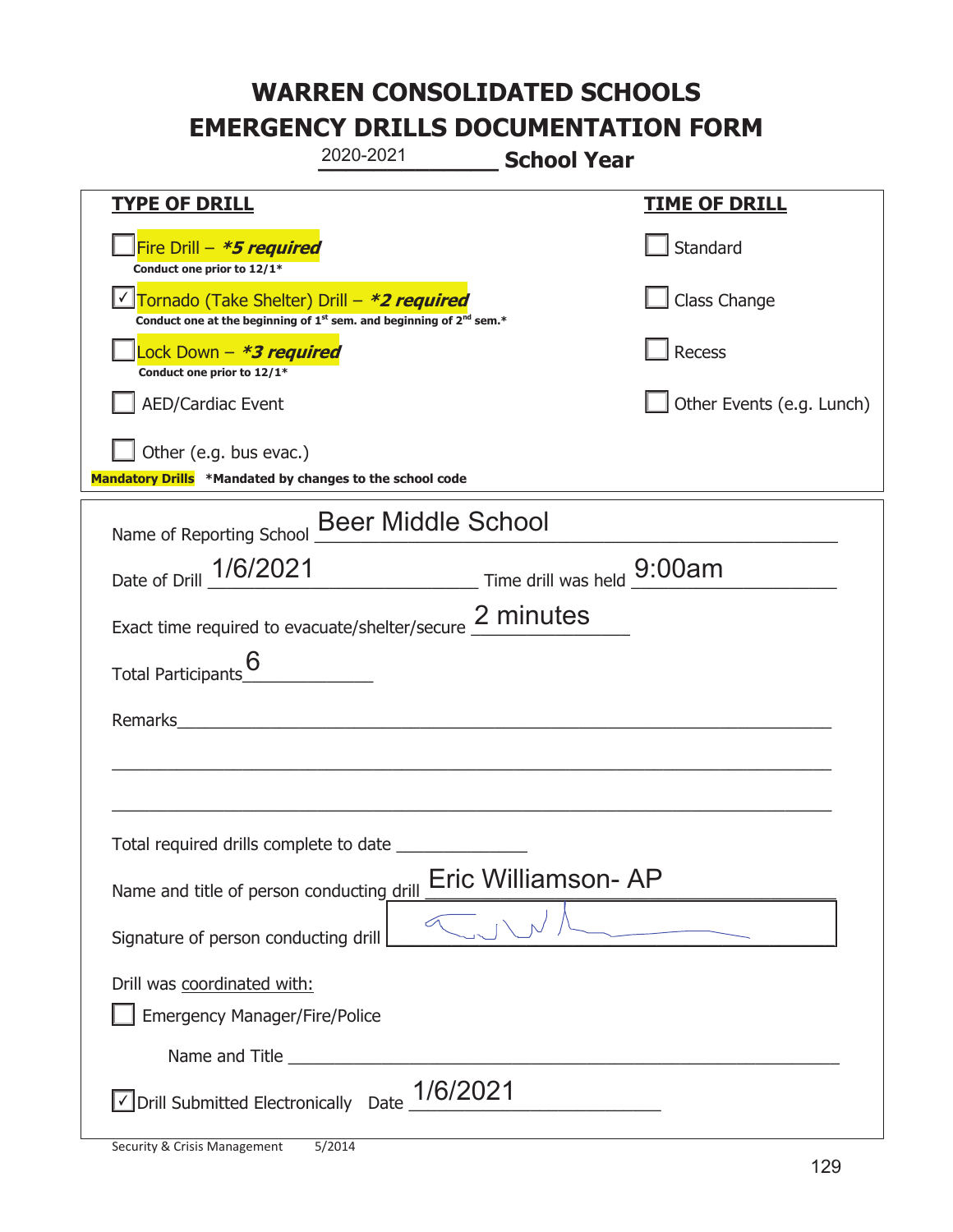| 20/21                                                                                                                       | <b>School Year</b>        |  |  |
|-----------------------------------------------------------------------------------------------------------------------------|---------------------------|--|--|
| <b>TYPE OF DRILL</b>                                                                                                        | <u>TIME OF DRILL</u>      |  |  |
| Fire Drill - *5 required<br>Conduct one prior to 12/1*                                                                      | $\lfloor$ Standard        |  |  |
| Tornado (Take Shelter) Drill – *2 required<br>Conduct one at the beginning of $1^{st}$ sem. and beginning of $2^{nd}$ sem.* | Class Change              |  |  |
| Lock Down - *3 required<br>Conduct one prior to 12/1*                                                                       | Recess                    |  |  |
| <b>AED/Cardiac Event</b>                                                                                                    | Other Events (e.g. Lunch) |  |  |
| Other (e.g. bus evac.)<br>Mandatory Drills *Mandated by changes to the school code                                          |                           |  |  |
| Name of Reporting School Beer Middle School                                                                                 |                           |  |  |
| Date of Drill 11/17/20 Time drill was held 1:15                                                                             |                           |  |  |
| Exact time required to evacuate/shelter/secure $\underline{1:}24$                                                           |                           |  |  |
| Total Participants <sup>25</sup>                                                                                            |                           |  |  |
| Cone was moved twice, and announcement of exact location made.<br>Remarks                                                   |                           |  |  |
|                                                                                                                             |                           |  |  |
|                                                                                                                             |                           |  |  |
| $\boldsymbol{\gamma}$<br>Total required drills complete to date $\frac{1}{2}$                                               |                           |  |  |
| <b>Chris Shepard</b><br>Name and title of person conducting drill                                                           |                           |  |  |
| Signature of person conducting drill                                                                                        |                           |  |  |
| Drill was coordinated with:                                                                                                 |                           |  |  |
| <b>Emergency Manager/Fire/Police</b>                                                                                        |                           |  |  |
| Name and Title Warren Police SRO Fitzgerald                                                                                 |                           |  |  |
| $\vee$ Drill Submitted Electronically Date $\underline{11/17/20}$                                                           |                           |  |  |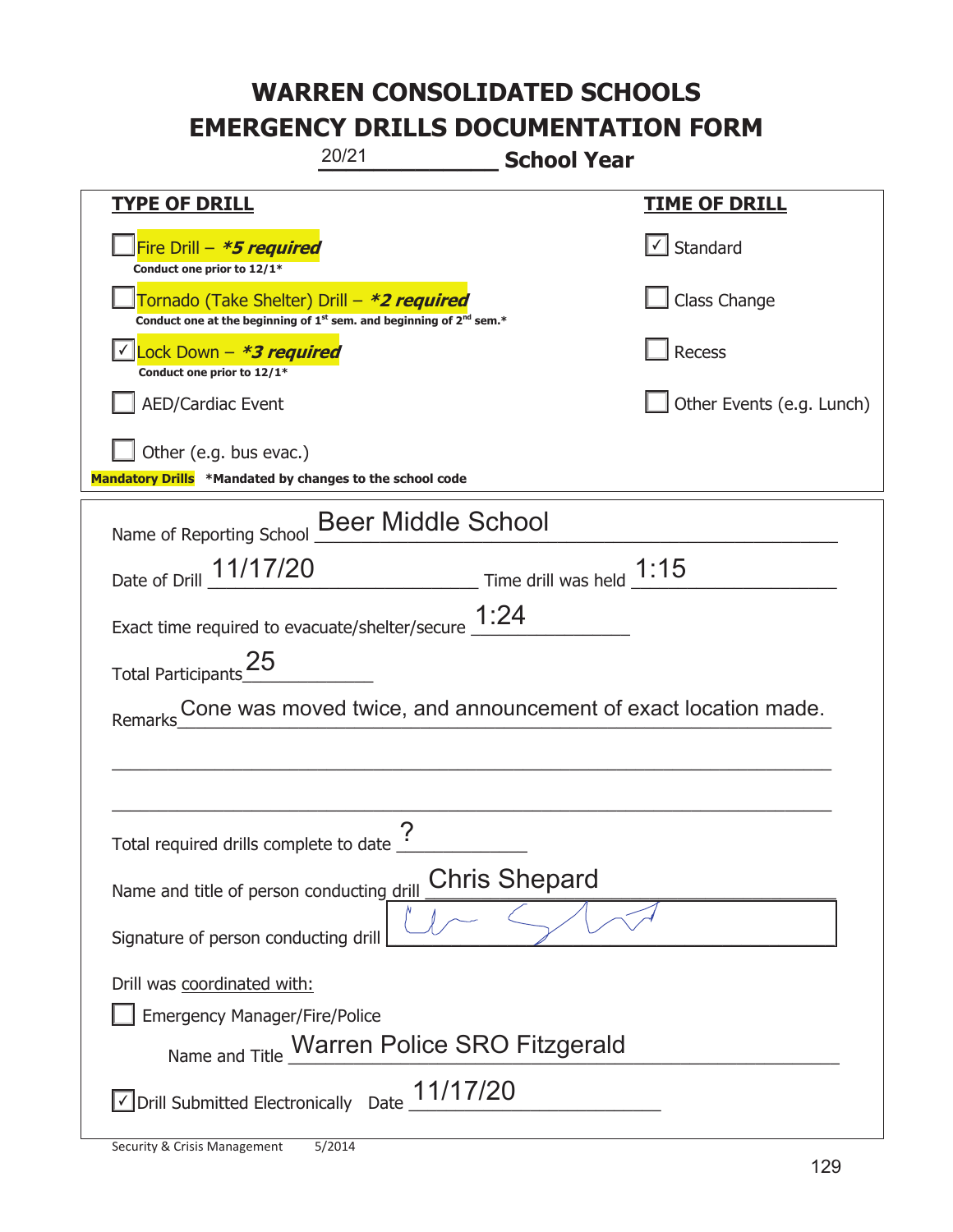|                                                                                             | 2020-2021                                                                                   | <b>School Year</b>          |                                       |
|---------------------------------------------------------------------------------------------|---------------------------------------------------------------------------------------------|-----------------------------|---------------------------------------|
| <b>TYPE OF DRILL</b>                                                                        |                                                                                             |                             | <b>TIME OF DRILL</b>                  |
| <u> √ <mark>Fire Drill – <i>*<b>5 required</b></i></mark></u><br>Conduct one prior to 12/1* |                                                                                             |                             | √ Standard                            |
| Tornado (Take Shelter) Drill – *2 required                                                  | Conduct one at the beginning of 1 <sup>st</sup> sem. and beginning of 2 <sup>nd</sup> sem.* |                             | Class Change                          |
| Lock Down – <b>*3 required</b><br>Conduct one prior to 12/1*                                |                                                                                             |                             | Recess                                |
| <b>AED/Cardiac Event</b>                                                                    |                                                                                             |                             | Other Events (e.g. Lunch)             |
| Other (e.g. bus evac.)<br>Mandatory Drills *Mandated by changes to the school code          |                                                                                             |                             |                                       |
| Name of Reporting School                                                                    | <b>Beer Middle School</b>                                                                   |                             |                                       |
| Date of Drill 11/10/2020                                                                    |                                                                                             | Time drill was held 11:45am |                                       |
| Exact time required to evacuate/shelter/secure $\frac{3 \text{ min}}{2}$                    |                                                                                             |                             |                                       |
| 45<br><b>Total Participants</b>                                                             |                                                                                             |                             |                                       |
| Remarks No students in the building                                                         |                                                                                             |                             |                                       |
|                                                                                             |                                                                                             |                             |                                       |
|                                                                                             |                                                                                             |                             |                                       |
| Total required drills complete to date                                                      |                                                                                             |                             |                                       |
| Name and title of person conducting drill                                                   |                                                                                             |                             | Eric Williamson - Assistant Principal |
| Signature of person conducting drill                                                        |                                                                                             |                             |                                       |
| Drill was coordinated with:                                                                 |                                                                                             |                             |                                       |
| <b>Emergency Manager/Fire/Police</b>                                                        |                                                                                             |                             |                                       |
|                                                                                             |                                                                                             |                             |                                       |
| √Drill Submitted Electronically Date 11/10/2020                                             |                                                                                             |                             |                                       |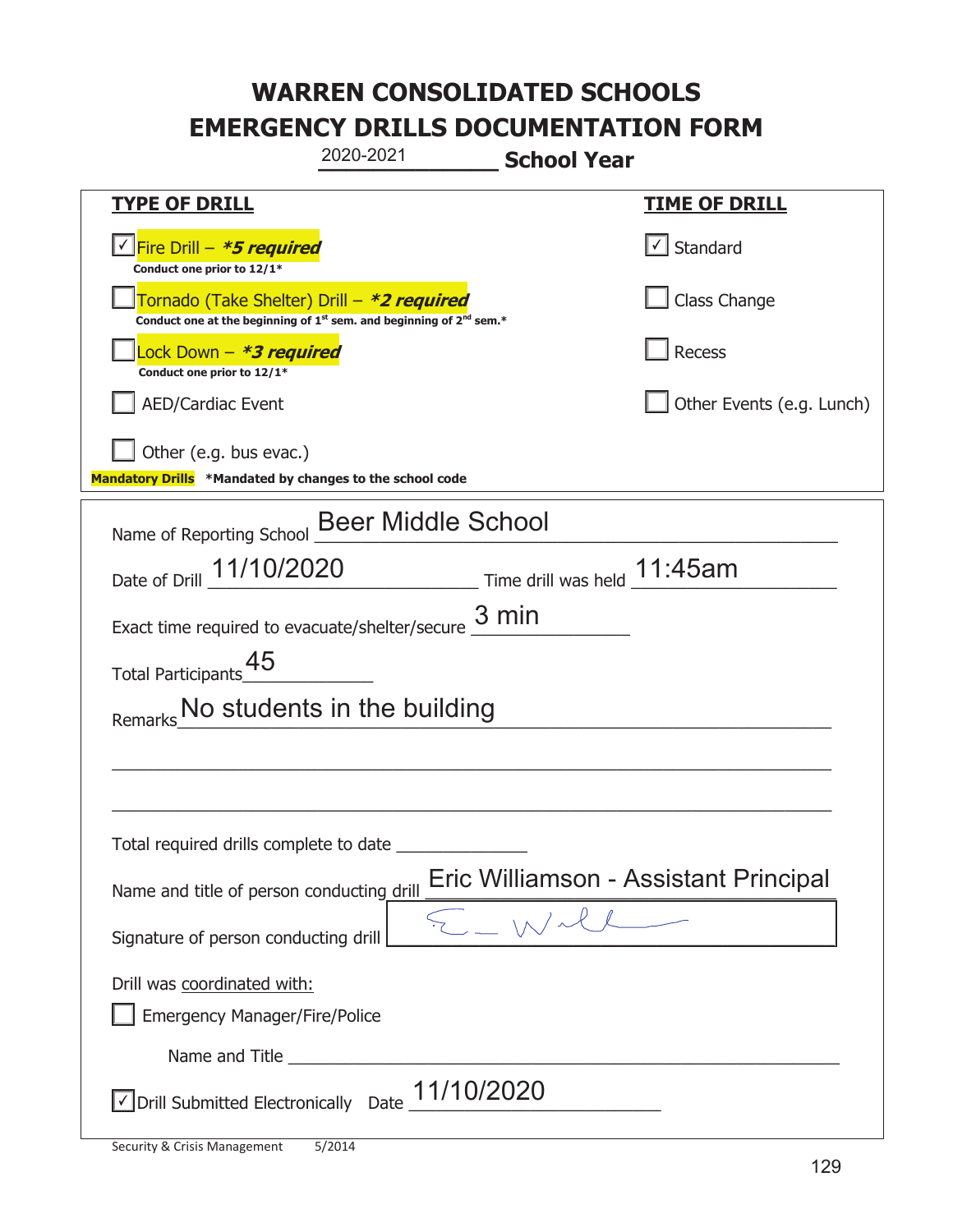|                                                                                    | 2020-2021                                                                                   | <b>School Year</b>                                             |                                                             |
|------------------------------------------------------------------------------------|---------------------------------------------------------------------------------------------|----------------------------------------------------------------|-------------------------------------------------------------|
| <u>TYPE OF DRILL</u>                                                               |                                                                                             |                                                                | <b>TIME OF DRILL</b>                                        |
| √Fire Drill – <b>*5 required</b><br>Conduct one prior to 12/1*                     |                                                                                             |                                                                | √ Standard                                                  |
| Tornado (Take Shelter) Drill – *2 required                                         | Conduct one at the beginning of 1 <sup>st</sup> sem. and beginning of 2 <sup>nd</sup> sem.* |                                                                | Class Change                                                |
| Lock Down – <i>*<b>3 required</b></i><br>Conduct one prior to 12/1*                |                                                                                             |                                                                | Recess                                                      |
| <b>AED/Cardiac Event</b>                                                           |                                                                                             |                                                                | Other Events (e.g. Lunch)                                   |
| Other (e.g. bus evac.)<br>Mandatory Drills *Mandated by changes to the school code |                                                                                             |                                                                |                                                             |
| Name of Reporting School Beer Middle School                                        |                                                                                             |                                                                |                                                             |
| Date of Drill 10/16/20                                                             |                                                                                             | $\frac{11.51}{100}$ Time drill was held $\frac{11.51}{100}$ pm |                                                             |
| Exact time required to evacuate/shelter/secure $2$ min.                            |                                                                                             |                                                                |                                                             |
| Total Participants_BMS Staff                                                       |                                                                                             |                                                                |                                                             |
| Remarks                                                                            |                                                                                             |                                                                | Everyone conducted themselves appropriately and responsibly |
|                                                                                    |                                                                                             |                                                                |                                                             |
|                                                                                    |                                                                                             |                                                                |                                                             |
| Total required drills complete to date $\frac{2}{3}$                               |                                                                                             |                                                                |                                                             |
| Name and title of person conducting drill                                          |                                                                                             | Eric Williamson                                                |                                                             |
| Signature of person conducting drill                                               |                                                                                             | Plummerton                                                     |                                                             |
| Drill was coordinated with:<br><b>Emergency Manager/Fire/Police</b>                |                                                                                             |                                                                |                                                             |
|                                                                                    |                                                                                             |                                                                |                                                             |
| √ Drill Submitted Electronically Date                                              | 10/16/20                                                                                    |                                                                |                                                             |

t